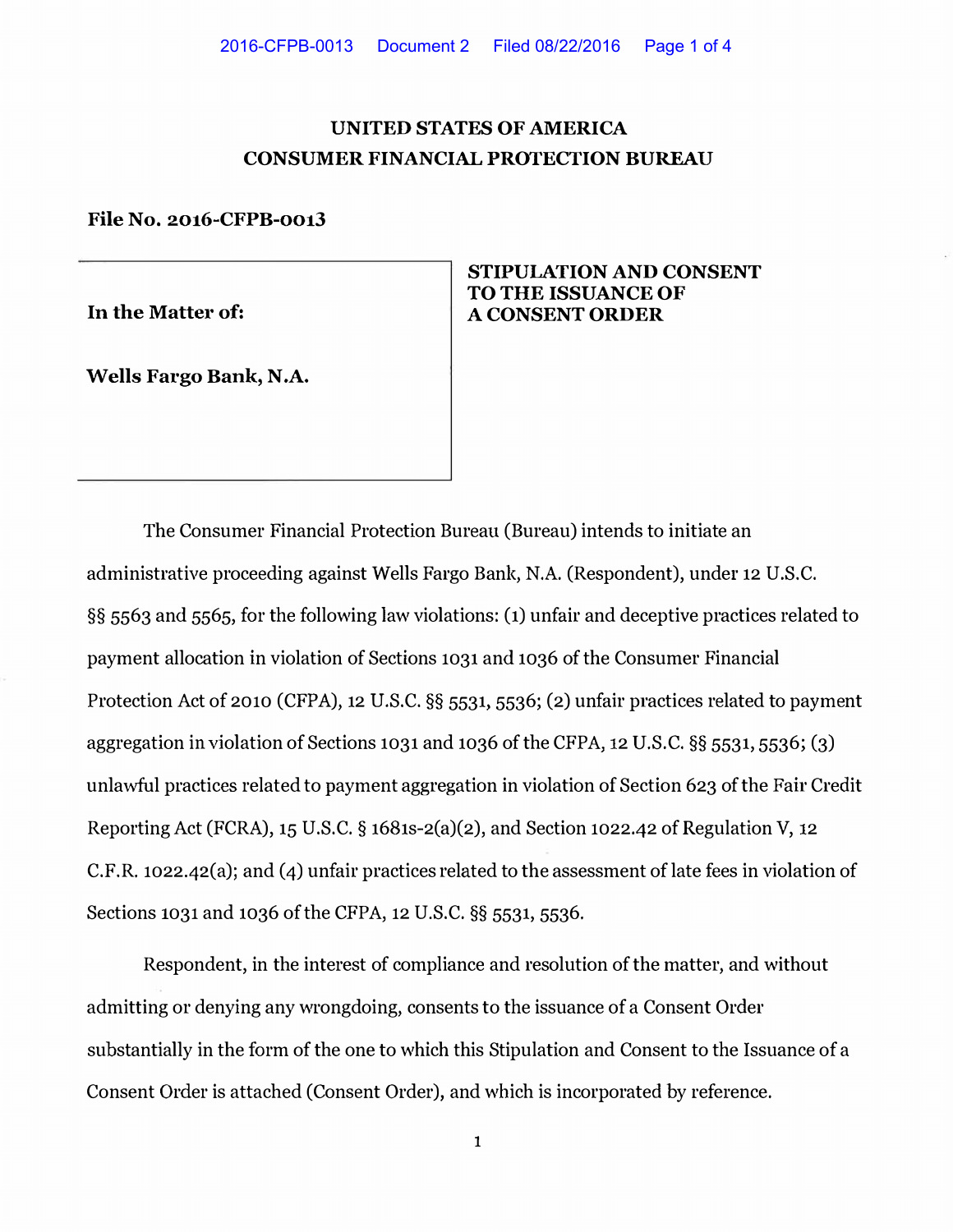In consideration of the above premises, Respondent agrees to the following:

# **Jurisdiction**

1. The Bureau has jurisdiction over this matter under Sections 1053 and 1055 of the Consumer Financial Protection Act (CFPA), 12 U.S.C. §§ 5563, 5565, and under Section 621 of the FCRA, 15 U.S.C. § 1681s(b)(1)(H).

#### **Consent**

- 2. Respondent agrees to the issuance of the Consent Order, without admitting or denying any of the findings of fact or conclusions of law, except that Respondent admits the facts necessary to establish the Bureau's jurisdiction over Respondent and the subject matter of this action.
- 3. Respondent agrees that the Consent Order will be deemed an "order issued with the consent of the person concerned" under 12 U.S.C. § 5563(b)(4), and agrees that the Order will become a final order, effective upon issuance, and will be fully enforceable by the Bureau under 12 U.S.C. §§ 5563(d)(1) and 5565.
- 4. Respondent voluntarily enters into this Stipulation and Consent to the Issuance of a Consent Order.
- 5. The Consent Order resolves only Respondent's potential liability for law violations that the Bureau asserted or might have asserted based on the practices described in Section IV of the Consent Order, to the extent such practices occurred before the Effective Date and the Bureau knows about them as of the Effective Date. Respondent acknowledges that no promise or representation has been made by the Bureau or any employee, agent, or representative of the Bureau, about any liability outside of this action that may have arisen or may arise from the facts underlying this action or immunity from any such liability.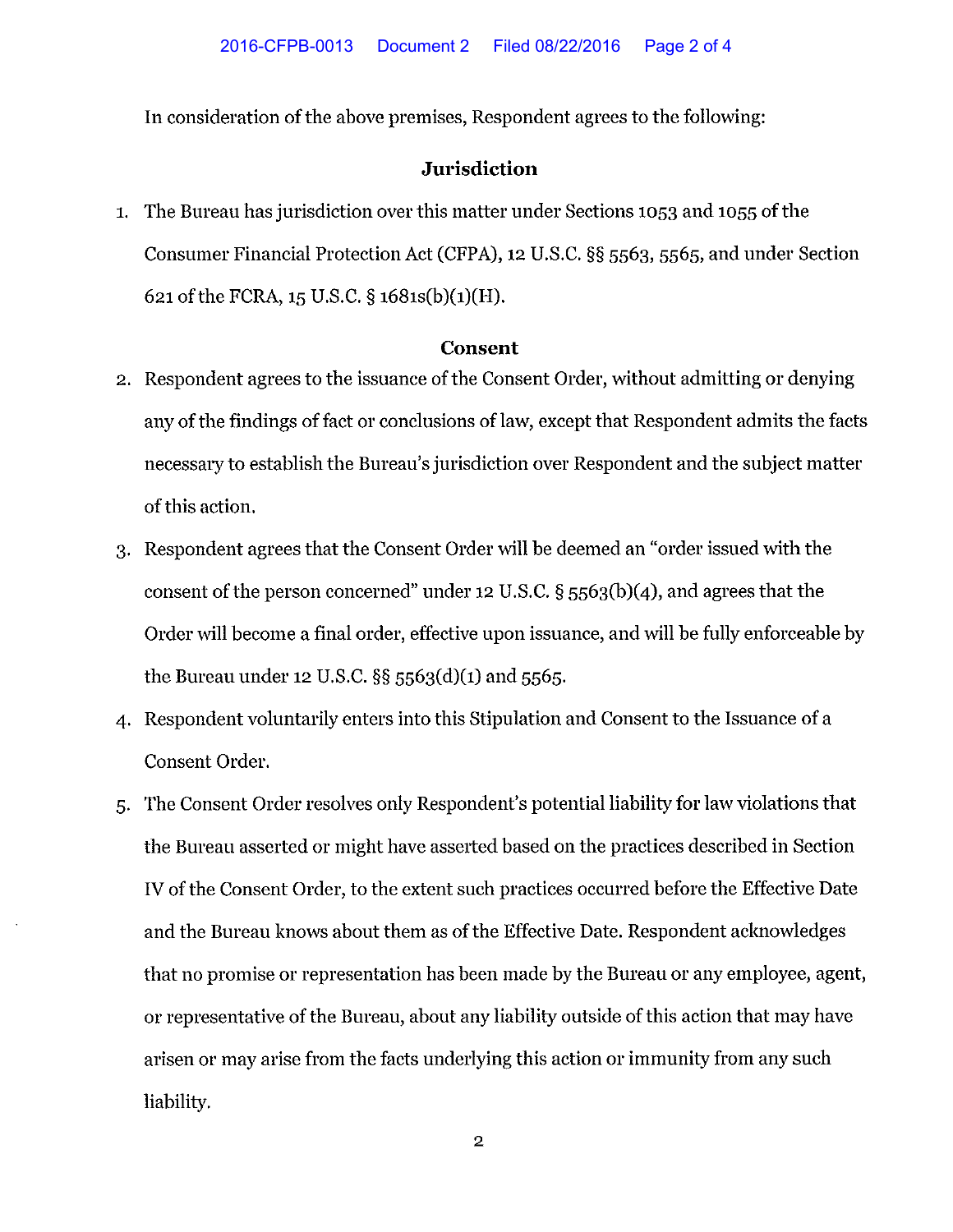- 6. Respondent agrees that the facts described in Section IV of the Consent Order will be taken as true and be given collateral estoppel effect, without further proof, in any proceeding before the Bureau to enforce the Consent Order, or in any subsequent civil litigation by the Bureau to enforce the Consent Order or its rights to any payment or monetary judgment under the Consent Order.
- 7. The terms and provisions of this Stipulation and the Consent Order will be binding upon, and inure to the benefit of, the parties hereto and their successors in interest.
- 8. Respondent agrees that the Bureau may present the Consent Order to the Bureau Director for signature and entry without further notice.

## **Waivers**

- 9. Respondent, by consenting to this Stipulation, waives:
	- a. Any right to service of the Consent Order, and agrees that issuance of the Consent Order will constitute notice to the Respondent of its terms and conditions;
	- b. Any objection to the jurisdiction of the Bureau, including, without limitation, under Section 1053 of the CFPA, 12 U.S.C. § 5563;
	- c. The rights to all hearings under the statutory provisions under which the proceeding is to be or has been instituted; the filing of proposed findings of fact and conclusions of law; proceedings before, and a recommended decision by, a hearing officer; all post-hearing procedures; and any other procedural right available under section 1053 of the CFPA, 12 U.S.C. § 5563, or 12 CFR Part 1081;
	- d. The right to seek any administrative or judicial review of the Consent Order;
	- e. Any claim for fees, costs or expenses against the Bureau, or any of its agents or employees, and any other governmental entity, related in any way to this enforcement matter or the Consent Order, whether arising under common law or